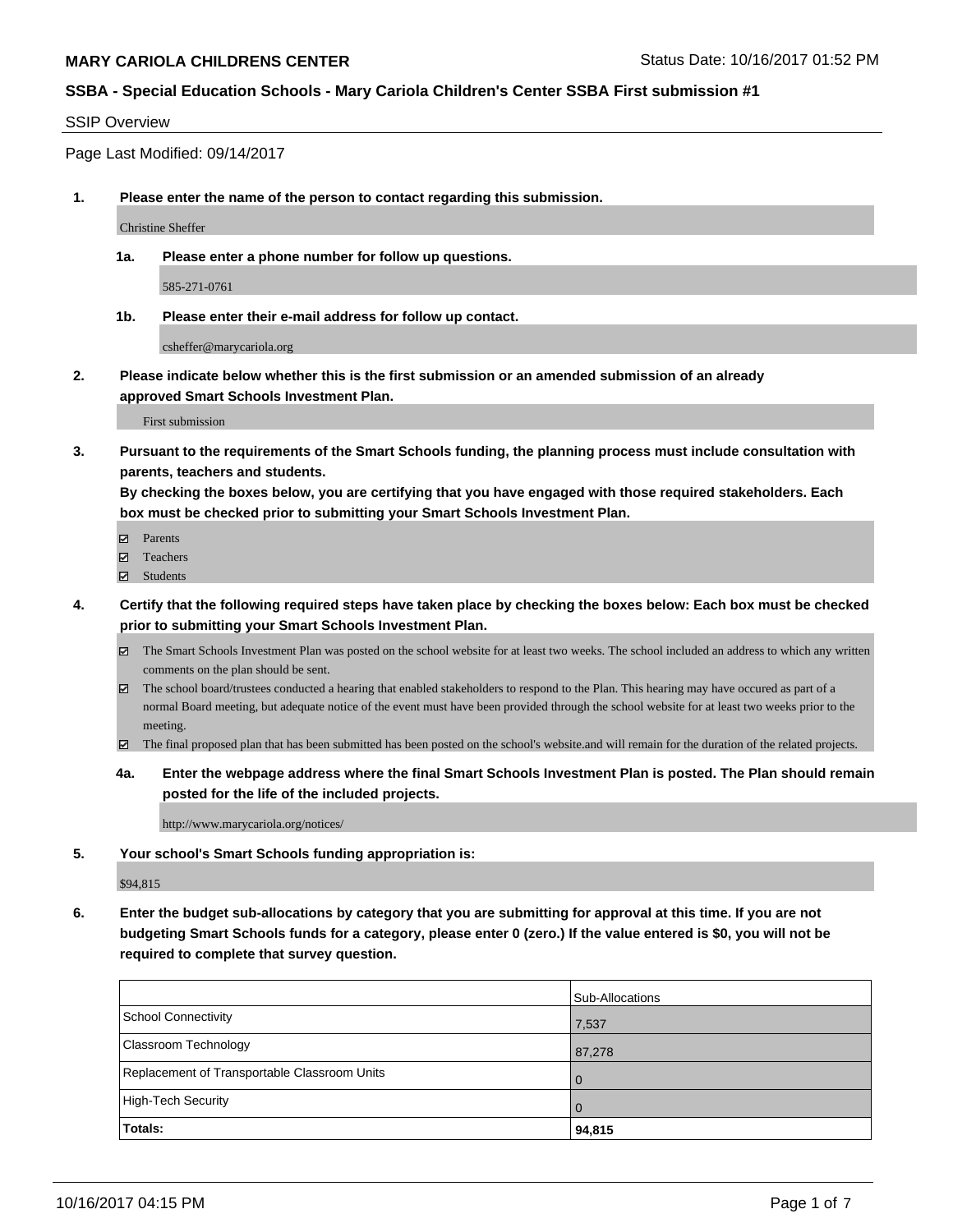### School Connectivity

Page Last Modified: 09/14/2017

## **1. Describe how you intend to use Smart Schools funds for high-speed broadband and/or wireless connectivity projects in school buildings.**

We are looking to purchase one Cisco Network Switch and nine Ruckus Access points.

The use of broadband, particularly when combined with assistive, interactive technology and applications, can help our students with disabilities participate in everyday activities. High-capacity broadband is already enabling more successful education and communication methods to be used that slower connection speeds could not handle. Teachers are using high speed broadband for administrative tasks, lesson planning, student assessment, and communication with other staff and parents. It will also improve the monitoring and management of student progress and achievement.

### **2. Describe how the school plans to use digital connectivity and technology to improve teaching and learning.**

We plan to use the equipment we hope to receive as a means of developing and deploying enhanced interactive, assistive technologies. By engaging students more directly in the learning process, students are able to more fully participate in activities and quickly learn problem-solving skills. Interactive Boards and tablets enhance instruction.

These connections allow for us to:

- Personalize learning for students at a pace that matches their own
- Share resources amongst teachers
- Provide more interactive classrooms
- **3. Does your School Connectivity project require new construction or substantially altered space and result in capitalized cost in excess of \$100,000?**

No

**4. If you are submitting an allocation for School Connectivity complete this table.**

**Note that the calculated Total at the bottom of the table must equal the Total allocation for this category that you entered in the SSIP Overview overall budget.** 

|                                            | Sub-Allocation |
|--------------------------------------------|----------------|
|                                            |                |
| Network/Access Costs                       | 7,537          |
| <b>Outside Plant Costs</b>                 | l 0            |
| School Internal Connections and Components | (No Response)  |
| <b>Professional Services</b>               | $\overline{0}$ |
| Testing                                    | $\overline{0}$ |
| <b>Other Upfront Costs</b>                 | $\overline{0}$ |
| <b>Other Costs</b>                         | $\overline{0}$ |
| Totals:                                    | 7,537          |

**5. Please detail the type, quantity, per unit cost and total cost of the eligible items under each sub-category. This is especially important for any expenditures listed under the "Other" category. All expenditures must be eligible for tax-exempt financing to be reimbursed with Smart Schools funds. Sufficient detail must be provided so that we can verify this is the case. If you have any questions, please contact us directly through smartschools@nysed.gov. Add rows under each sub-category for additional items, as needed.**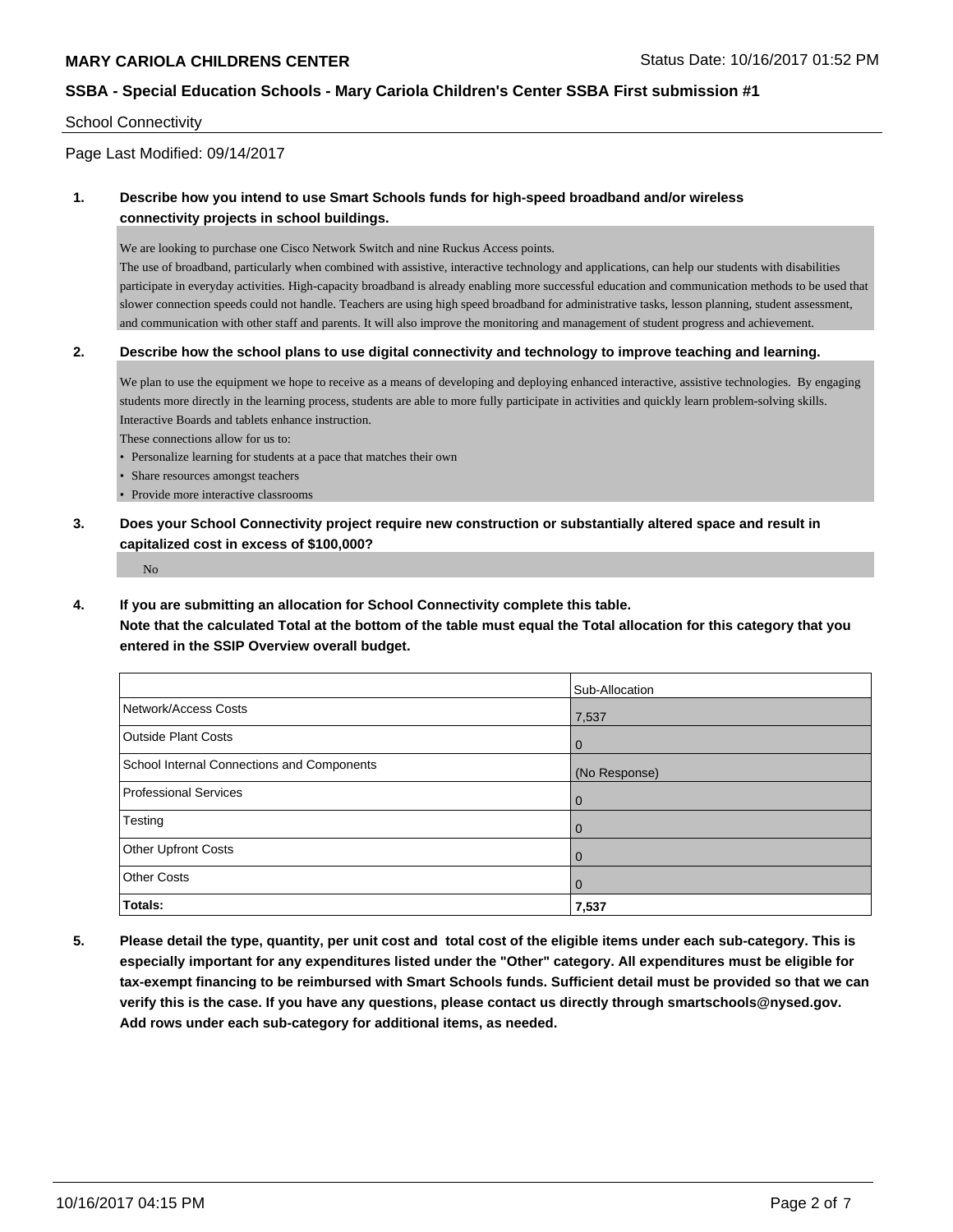School Connectivity

Page Last Modified: 09/14/2017

| Select the allowable expenditure<br>type.<br>Repeat to add another item under | Item to be purchased | Quantity | Cost per Item | <b>Total Cost</b> |
|-------------------------------------------------------------------------------|----------------------|----------|---------------|-------------------|
| each type.<br>Network/Access Costs                                            | Network switch       |          | 3.000         | 3.000             |
| Network/Access Costs                                                          | Access Point         | 9        | 504           | 4,537             |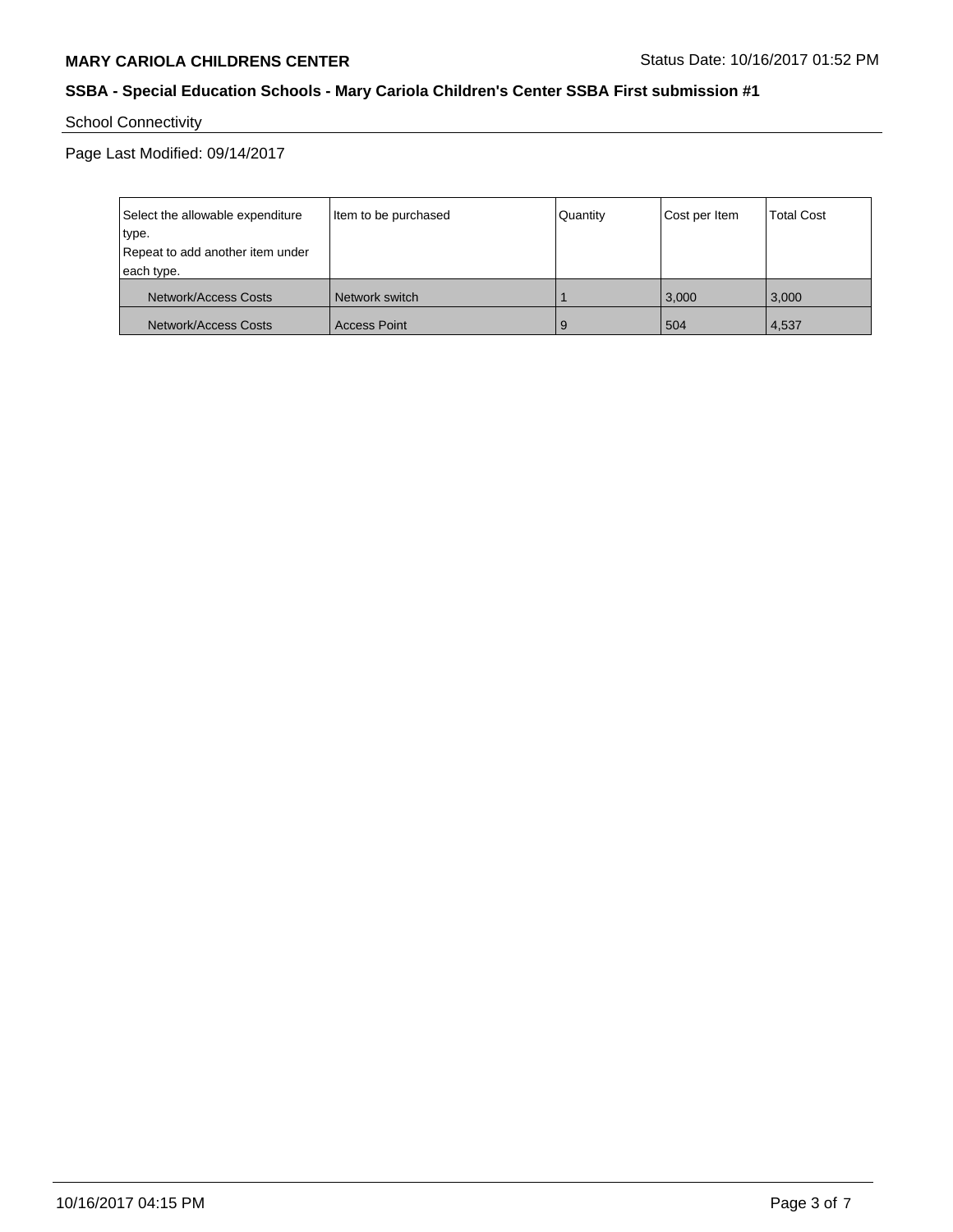Classroom Learning Technology Equipment (Devices)

Page Last Modified: 10/16/2017

#### **1. Describe the devices you intend to purchase and their compatibility with existing or planned platforms or systems.**

We intend to purchase twelve Clear Touch Interactive Boards. We currently have a few different types of interactive boards. Ordering the Clear Touch boards will provide consistency in the type of board we are using. The Clear Touch comes with a three year onsite warranty and our IT department is able to provide technical support for the Clear Touch.

We intend to purchase seventy-six iPads and seventy-six Otterbox cases. We currently own 56 iPads which are shared amongst 60 classrooms with a total of 430 students. We use a MDM or mobile device management system for our iPads. Our IT department also provides support of iPad use. Since our students tend to be rough on equipment and the iPads are shared amongst many classrooms we plan to purchase very sturdy cases from Otterbox. The additional iPads will help serve our students and teachers in a better fashion. Currently teachers are signing out iPads and scheduling the sign outs is time consuming and difficult because the demand for our small number is great. In addition, many of our students respond very well to learning on an iPad or to the reinforcement the iPad brings, it is almost a staple for our environment. Furthermore, we have found that our students transition after graduation to programs, that utilize tablets for scheduling, having practice with this technology makes the transition to adult environments more successful.

We intend to purchase one iPad cart for one of our school buildings. We currently have two carts for 4 different buildings which requires teachers to travel outside across a parking lot to retrieve their devices. This is an inefficient system that will be resolved with this additional cart.

For our professional development and curriculum purposes we intend to purchase a projector that will hook up to our laptops and is portable. This will allow us to present in different conference rooms, and provide professional development to our teachers, staff, and professionals. This projector will be portable and our staff will also be allowed to sign it out on an as needed basis. When teachers sign out the projector they will be using it for the purpose of projecting curriculum, such as our web based curriculum called Unique. They may use the projector to project from their laptops curriculum related videos and websites. In addition, we do have teachers train other teachers as well, so it will be used for Powerpoint presentations and professional development.

In addition we intend to purchase an EyeGaze Device and Tablet, to assist our non verbal students. Here at Mary Cariola we have an Assistive Technology specialist who helps to determine which low and/or high tech equipment best fits students' individual communication or accessibility needs and provides ongoing training and support for students, staff and families to implement the equipment across settings. Our Assistive Technology specialist will be able to determine need and test the EyeGaze device with students who may benefit. If determined that the student does benefit from trying out the device then we are able to pursue other monetary means to obtain a dedicated system for that student that is used across settings, such as home and school.

*\*The Eyegaze is an eye-operated communication and control system that empowers people with disabilities to communicate and interact with the world. By looking at control keys or cells displayed on a screen, a user can generate speech either by typing a message or selecting pre-programmed phrases. Eyegaze devices are being used to write books, attend school and enhance the quality of life of people with disabilities all over the world. \*adapted from* http://www.eyegaze.com/eye-tracking-assistive-technology-device/

## **2. Describe how the proposed technology purchases will improve teaching and learning inside or outside of the classroom.**

We use an online based curriculum called Unique, currently teachers do not have a way to display the curriculum, other than through printed out worksheets, or going to our one Technology rooms which has an Interactive Board. This will bring the curriculum directly into their classrooms. This is crucial in our environment because we have non ambulatory students and students with high behaviors, which makes transitioning to a Technology room a challenge. Teachers will be able to save instructional time by not having to transport their students. They will be able to bring the online based books into their classroom and the books and comprehension questions are interactive.

The EyeGaze device helps students communicate with others, if they are nonverbal they are able to use their eyes and the device will then speak their thoughts for them. This is a great form of checking for understanding with nonverbal students.

**3. To ensure the sustainability of technology purchases made with Smart Schools funds, schools must have a plan to maintain and support technology purchases reimbursed with Smart Schools funds. This sustainability plan should support recurring costs of use that are ineligible for Smart Schools funding such as device maintenance, technical support, Internet and wireless fees, maintenance of hotspots, staff professional development, building maintenance and the replacement of incidental items.**

By checking this box, you certify that the school has a sustainability plan as described above.

- **4. Schools must ensure that devices purchased with Smart Schools funds will be distributed, prepared for use, maintained and supported appropriately. Schools must maintain detailed device inventories in accordance with generally accepted accounting principles.**
	- $\boxtimes$  By checking this box, you certify that the school has a distribution and inventory management plan and system in place.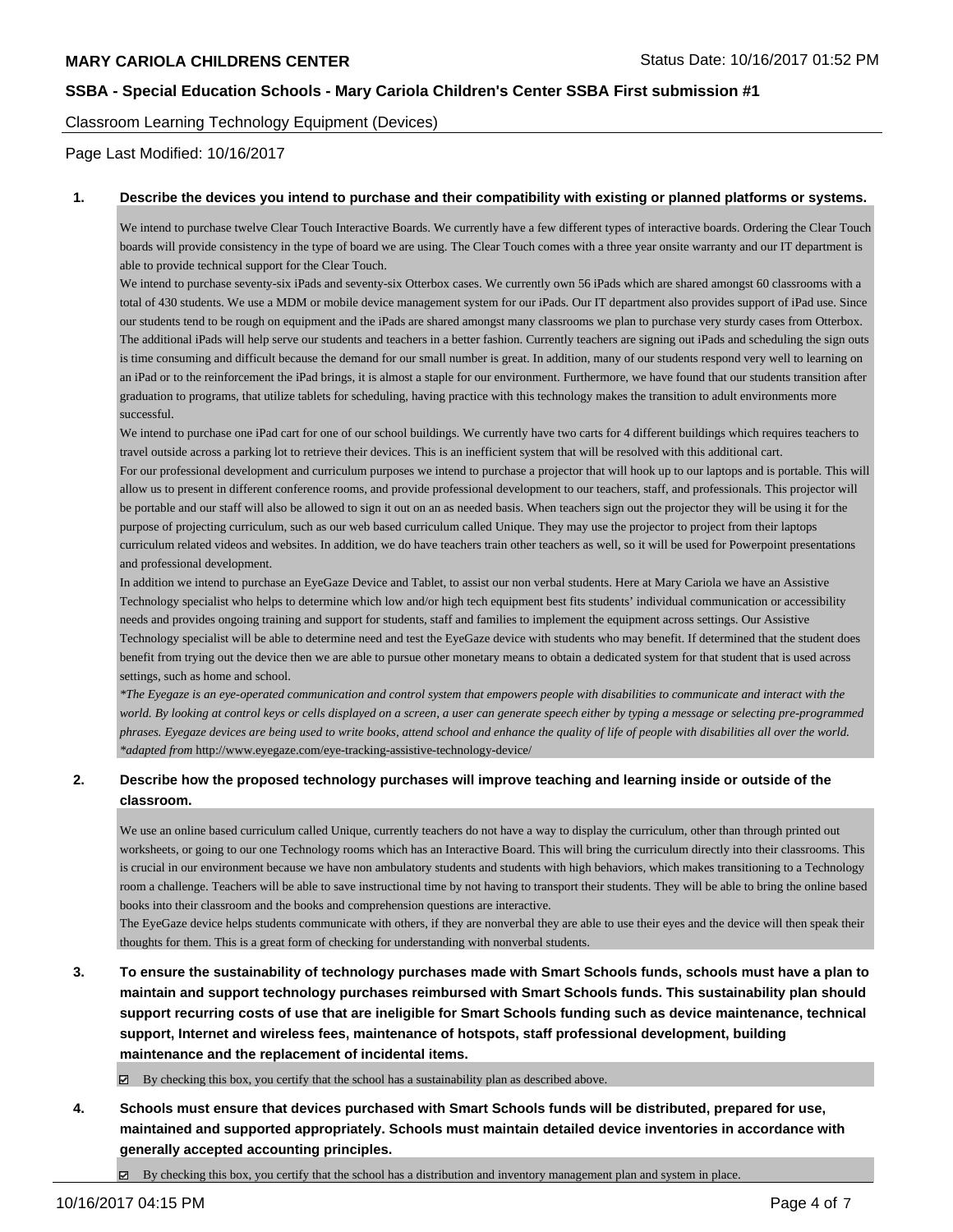Classroom Learning Technology Equipment (Devices)

Page Last Modified: 10/16/2017

**5. Schools must contact the SUNY/CUNY teacher preparation program that supplies the largest number of the its new teachers to request advice on innovative uses and best practices at the intersection of pedagogy and educational technology.**

By checking this box, you certify that you have contacted the SUNY/CUNY teacher preparation program that supplies the largest number of your new teachers to request advice on these issues.

**5a. Please enter the name of the SUNY or CUNY Institution that you contacted.**

SUNY Brockport

**5b. Enter the primary Institution phone number.**

5853952258

**5c. Enter the name of the contact person with whom you consulted and/or will be collaborating with on innovative uses of technology and best practices.**

Dr. Hernandez

**6. If you are submitting an allocation for Classroom Educational Technology, complete this table. Note that the calculated Total at the bottom of the table must equal the Total allocation for this category that you entered in the SSIP Overview overall budget.**

|                          | Sub-Allocation |
|--------------------------|----------------|
| Interactive Whiteboards  | 52,000         |
| Computer Servers         | l 0            |
| <b>Desktop Computers</b> | <b>0</b>       |
| Laptop Computers         | l O            |
| <b>Tablet Computers</b>  | 33,324         |
| <b>Other Costs</b>       | 1,954          |
| Totals:                  | 87,278         |

**7. Please detail the type, quantity, per unit cost and total cost of the eligible items under each sub-category. This is especially important for any expenditures listed under the "Other" category. All expenditures must be capital bond eligible to be reimbursed with Smart Schools funds. If you have any questions, please contact us directly through smartschools@nysed.gov.**

**Add rows under each sub-category for additional items, as needed.**

| Select the allowable expenditure | Item to be purchased         | Quantity | Cost per Item  | <b>Total Cost</b> |
|----------------------------------|------------------------------|----------|----------------|-------------------|
| type.                            |                              |          |                |                   |
| Repeat to add another item under |                              |          |                |                   |
| each type.                       |                              |          |                |                   |
| Interactive Whiteboards          | <b>Clear Touch Boards</b>    | 12       | 4,333          | 52,000            |
| <b>Tablet Computers</b>          | iPads                        | 76       | 399            | 30,324            |
| <b>Other Costs</b>               | iPad Cart                    |          | 378            | 378               |
| <b>Other Costs</b>               | <b>Otterbox Cases</b>        | 76       | $\overline{4}$ | 304               |
| <b>Tablet Computers</b>          | <b>EyeGaze Device Tablet</b> |          | 3,000          | 3,000             |
| <b>Other Costs</b>               | Projector                    |          | 1,272          | 1,272             |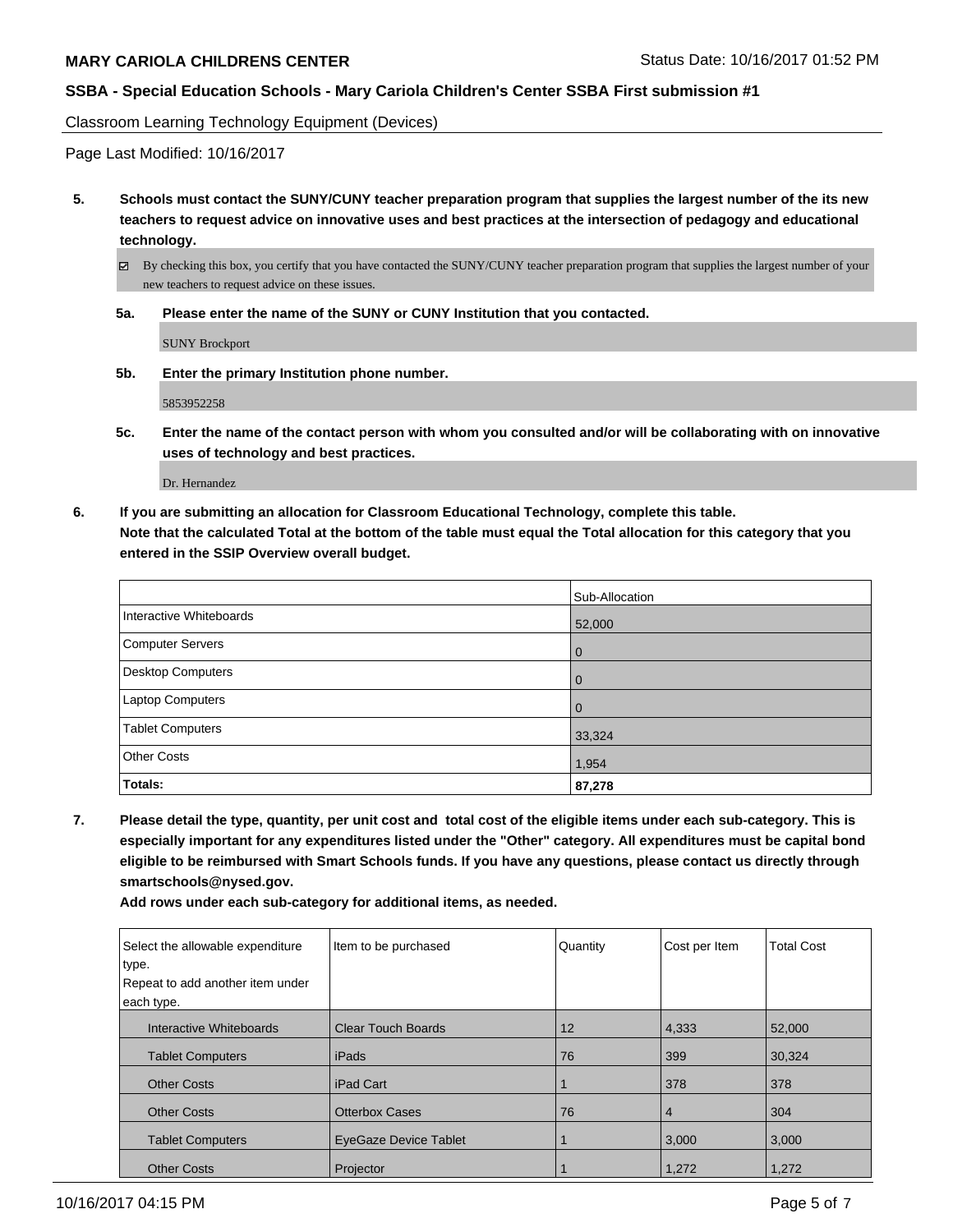Replace/Modernize Transportable Classrooms

Page Last Modified: 10/16/2017

**1. Describe the school's plan to construct, enhance or modernize education facilities to provide high-quality instructional space by replacing transportable classrooms.**

(No Response)

**2. Does your Classroom Trailer project require new construction or substantially altered space and result in capitalized cost in excess of \$100,000?**

(No Response)

**3. If you have made an allocation for Replace Transportable Classrooms, complete this table. Note that the calculated Total at the bottom of the table must equal the Total allocation for this category that you entered in the SSIP Overview overall budget.**

|                                                | Sub-Allocation |
|------------------------------------------------|----------------|
| Construct New Instructional Space              | 0              |
| Enhance/Modernize Existing Instructional Space |                |
| <b>Other Costs</b>                             | $\Omega$       |
| Totals:                                        | 0              |

**4. Please detail the type, quantity, per unit cost and total cost of the eligible items under each sub-category. This is especially important for any expenditures listed under the "Other" category. All expenditures must be capital bond eligible to be reimbursed with Smart Schools funds. If you have any questions, please contact us directly through smartschools@nysed.gov.**

**Add rows under each sub-category for additional items, as needed.**

| Select the allowable expenditure | Item to be purchased | Quantity      | Cost per Item | <b>Total Cost</b> |
|----------------------------------|----------------------|---------------|---------------|-------------------|
| type.                            |                      |               |               |                   |
| Repeat to add another item under |                      |               |               |                   |
| each type.                       |                      |               |               |                   |
| (No Response)                    | (No Response)        | (No Response) | (No Response) | (No Response)     |